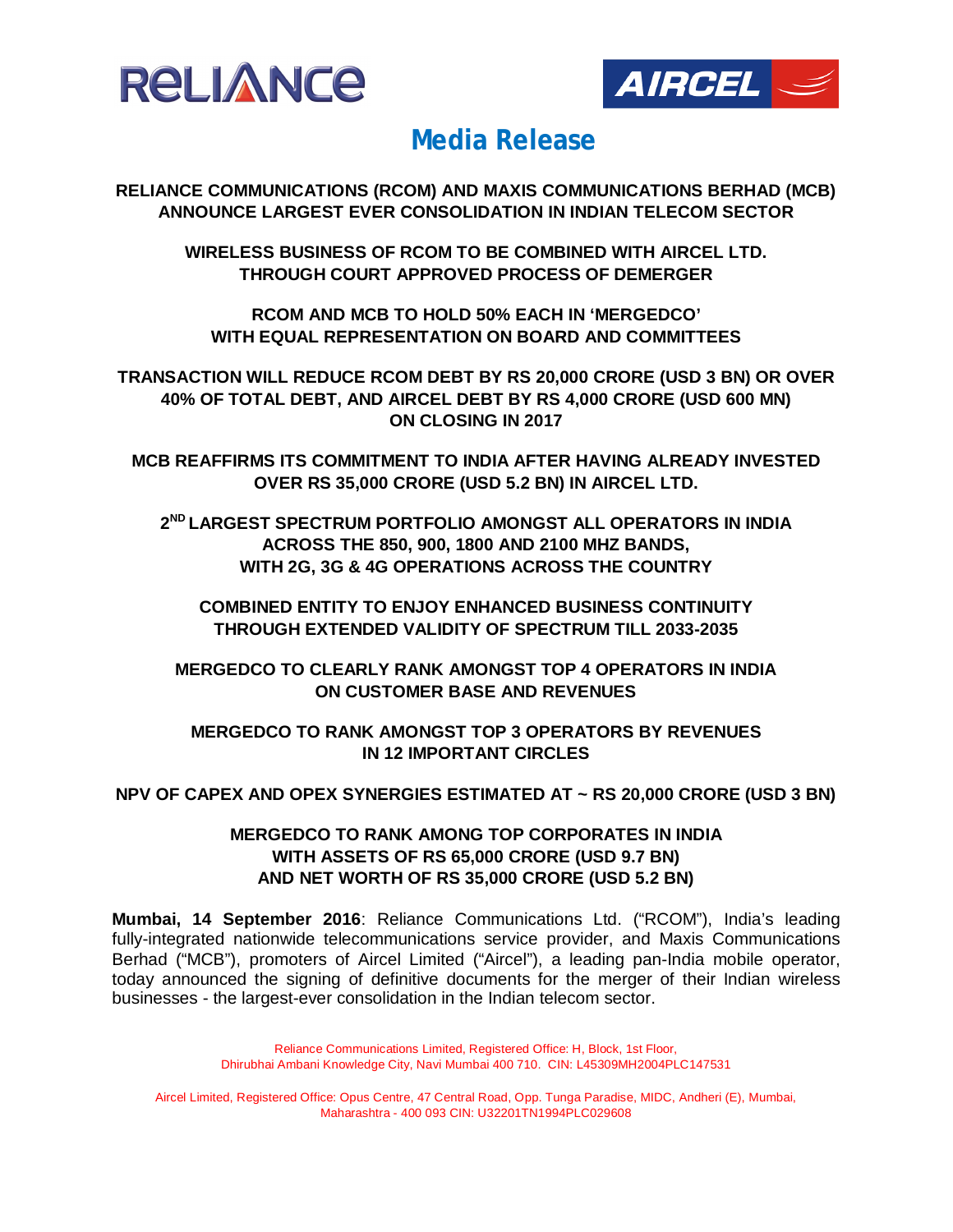



The RCOM-Aircel combination will create a strong operator clearly ranked amongst India's top 4 telcos by customer base and revenues, also ranking amongst the top 3 operators by revenues in 12 important circles.

MergedCo will have the second-largest spectrum holding amongst all operators, aggregating 448 MHz across the 850, 900, 1800 and 2100 MHz bands, and will enjoy enhanced business continuity through extended validity of spectrum holdings till 2033-35.

**Mr. Anil D. Ambani, Chairman, Reliance Group, said "Together with our partners, MCB, we are delighted to have taken the lead in consolidation of the Indian telecom sector, first, with RCOM's acquisition of the wireless business of SSTL (Sistema / MTS), and now, with the combination of our business with Aircel Ltd. in a 50:50 Joint Venture with MCB. We expect this combination to create substantial long term value for shareholders of both, RCOM and MCB, given the benefits of the wide-ranging spectrum portfolio and significant revenue and cost synergies."**

**MCB commented, "This deal further reinforces MCB's commitment to India. Since acquiring Aircel in 2006, MCB has invested in excess of INR 35,000 crore (USD 5.2 billion) into Aircel, making this one of the largest foreign investments into India, not only in the telecom industry but across all sectors. The magnitude of this investment, and the further equity commitment in support of this deal, are underpinned by MCB's belief in the long term growth potential of both India and the Indian telecom sector."**

MergedCo will be one of India's largest private sector companies, with an asset base of over Rs. 65,000 crore (USD 9.7 billion) and net worth of Rs. 35,000 crore (USD 5.2 billion).

The combined entity will enjoy substantial benefits of scale driving significant revenue growth, and capex and opex synergies with an NPV of  $\sim$  Rs. 20,000 crore (USD 3 billion).

RCOM and MCB will each hold a 50% stake in the merged entity ("MergedCo"), with equal representation on the Board of Directors and all Committees. The Company will be managed by an independent professional team under the supervision of the Board.

RCOM's overall debt will reduce by Rs 20,000 crore (USD 3 billion) or over 40% of its total debt, and Aircel's debt will reduce by Rs. 4,000 crore (USD 600 million), upon completion of the transaction in 2017.

RCOM will continue to own and operate its high growth businesses in the domestic and global enterprise space, Data Centers, optic fibre and related telecom infrastructure, besides owning valuable real estate.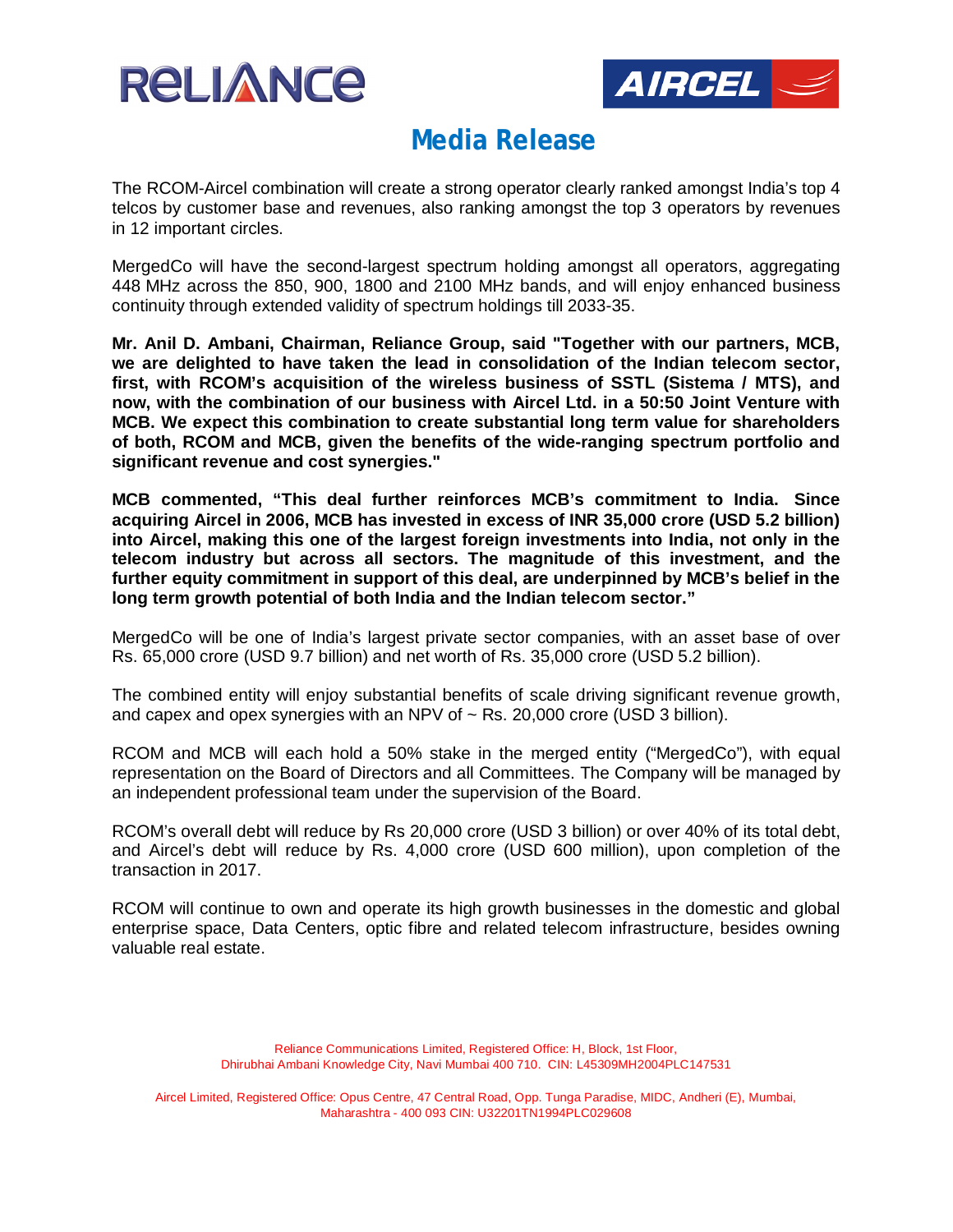



On consummation of the merger, RCOM and MCB are committed to additional equity infusion into MergedCo to further strengthen the Balance Sheet, fund future growth plans, and enhance financial flexibility. Both parties are already in talks with leading international investors in this regard.

MergedCo's subscribers will have access to nationwide 'gold standard' 4G LTE services on the sub-1 GHz band, under RCOM's existing nation-wide spectrum sharing / ICR arrangements with Reliance Jio Infocomm.

The combined 2G, 3G and 4G networks position MergedCo for further strategic collaborations, and provide MergedCo the unique capability to offer a robust platform of services across all customer segments in all 22 telecom circles, including the mass market, leading to a superior customer experience at an affordable price point, and bringing the Internet to All in furtherance of Hon'ble Prime Minister Shri Narendra Modi's vision of Digital India.

The transaction is subject to applicable approvals, including inter alia, shareholder and regulatory approvals, lenders' consents, etc. Goldman Sachs, SBI Capital Markets, Standard Chartered Bank, Strategy&, A.T. Kearney, BMR Advisors, PWC, S.R. Batliboi & Co. LLP, EY, KPMG, Khaitan & Co, JSA Law, Kirkland & Ellis, and Slaughter & May are acting as Advisors for the transaction.

#### **About Reliance Communications**

Reliance Group, founded by the late Shri Dhirubhai H Ambani (1932-2002), currently has a net worth in excess of Rs 100,840 crore (USD 15.2 billion), cash flows of over Rs 11,300 crore (USD 1.7 billion) and net profit of over Rs 5,100 crore (USD 0.8 billion).

Reliance Communications is India's foremost and truly-integrated telecommunications service provider. The Company has a customer base of over 107 million, including over 2.6 million individual overseas retail customers. Reliance Communications' corporate clientele includes over 39,000 Indian and multinational corporations including small and medium enterprises and over 290 global, regional and domestic carriers.

Reliance Communications has established a pan-India, Next-Generation, integrated (wireless and wireline), convergent (voice, data and video) digital network capable of supporting best-in-class services, spanning the entire communications value chain, covering over 21,000 cities and towns and over 400,000 villages. Reliance Communications owns and operates the world's largest Next-Generation IP-enabled connectivity infrastructure, comprising over 280,000 kilometers of fiber optic cable systems in India, the United States, Europe, the Middle-East and the Asia-Pacific region.





Reliance Communications Limited, Registered Office: H, Block, 1st Floor, Dhirubhai Ambani Knowledge City, Navi Mumbai 400 710. CIN: L45309MH2004PLC147531

Aircel Limited, Registered Office: Opus Centre, 47 Central Road, Opp. Tunga Paradise, MIDC, Andheri (E), Mumbai, Maharashtra - 400 093 CIN: U32201TN1994PLC029608